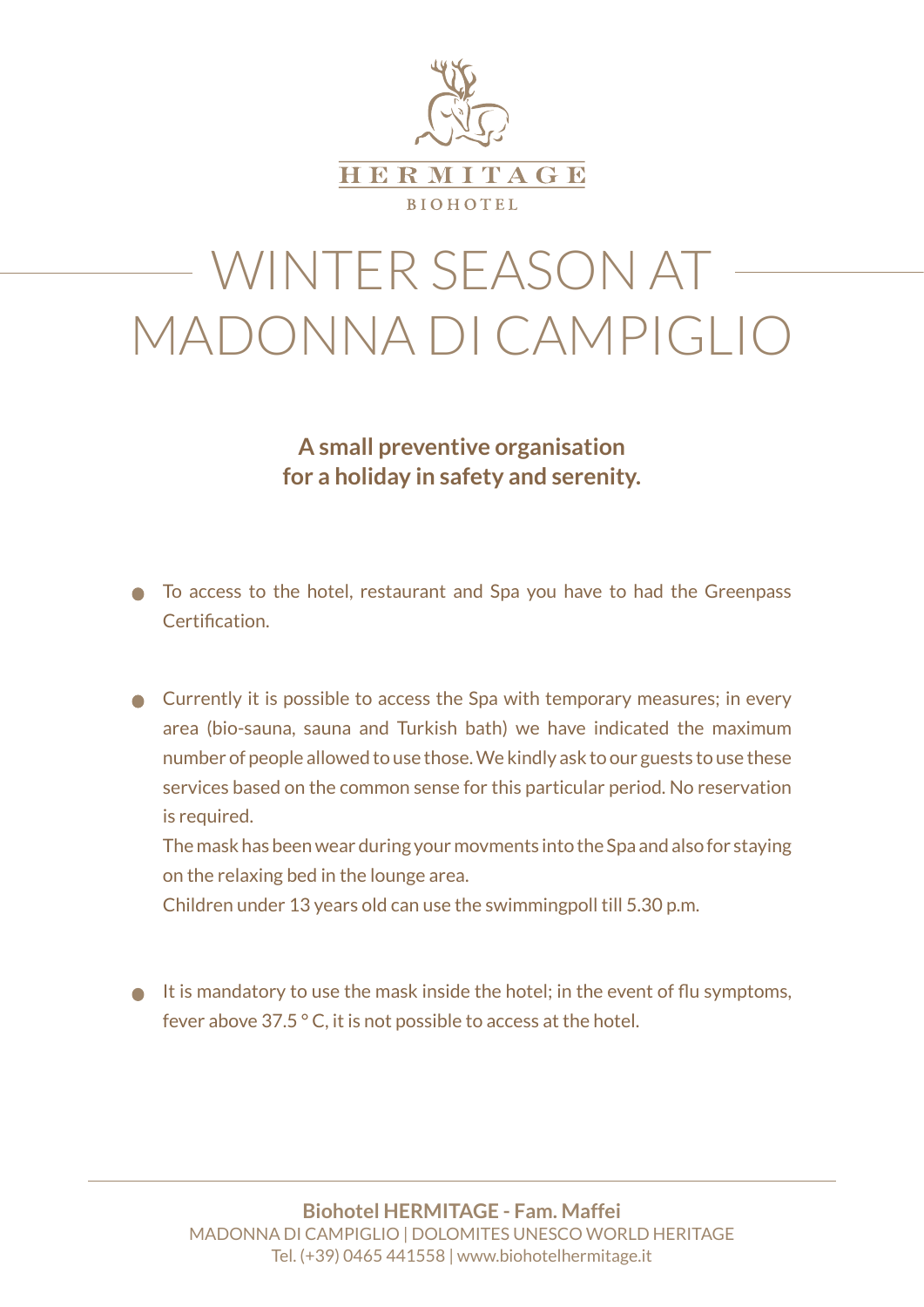

# **SKIPASS SKI AREA MADONNA DI CAMPIGLIO – PINZOLO – FOLGARIDA**

The Skipass has a limited number available. Online purchase at www.ski.it required Given the particular moment, we suggest you buy the Skipass with insurance. Should you not find the Skipass available from Saturday to Saturday (more requests at the weekend), we invite you to try from Sunday to Saturday. www.funiviecampiglio.it Also to access to the ski-lift the Green Pass is requested; you can buy the Skipass from now at special conditions and you can use the App QODA to book the first access to the ski lift.

# **SKI MOUNTAINEERING AND WALKS WITH S NOWSHOES**

You can rely on our Alpine Guides: www.guidealpinecampiglio.it tel. (+39) 0465-442634 or at Marco Maganzini: www.alpinemotion.it cell. (+39) 329-2132225

### **HOTEL'S PRIVATE SHUTTLE**

We have a non-stop private shuttle service from the Hotel to the departure station of the Spinale cable car with our trusted driver ENZO: (+39) 339-4350979

#### **SKI LESSONS**

We advise you to book your ski lessons before your arrival: info@italianskiacademy.com Tell the Italian Ski Academy School that you are our guests so that they can follow you during your stay.

### **TOP RANGE SKI AND EQUIPMENT RENTALT**

For advance booking of your equipment: https://www.sport3tre.com/it/booking.asp The shop is owned by the family and therefore you will enjoy special conditions.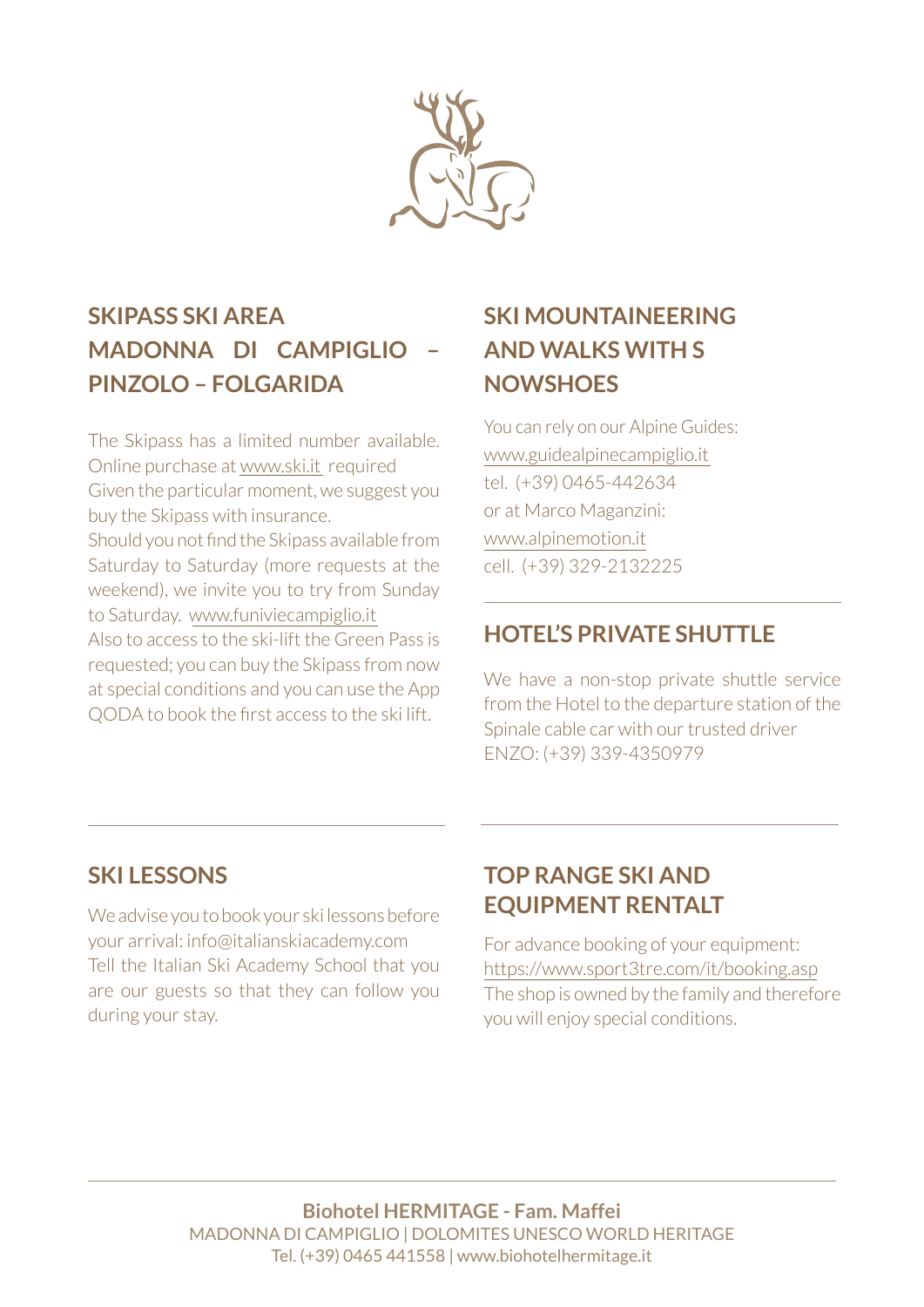# HIGH-ALTITUDE REFUGES

**We advise you to book your table in our Alpine Refuges in advance.**

#### **ZONA GROSTE'**

RIFUGIO BOCH: Intermediate arrival Grostè www.rifugioboch.com | Tel. 0465-440465

RIFUGIO STOPPANI: Arrival of the Grostè cable car www.rifugiostoppanicampiglio.it | Tel. 0465-846025

RIFUGIO GRAFFER: Grostè Area www.graffer.com | Tel. 0465-441358

#### **FOLGARIDA**

CHALET DEGLI ANGELI: Location Malghet Aut www.chaletangeli.it | Tel. 0463-986151

#### **ZONA 5-LAGHI E PRADALAGO**

RIFUGIO 5 LAGHI: Arrival of the 5 Laghi cable car Tel. 0465-443270

MALGA ZELEDRIA: www.zeledria.it | Tel. 0465-440303

RIFUGIO PATASCOSS: www.rifugiopatascoss.com | Tel. 0465-440122

MALGA RITORTO: not for skiers / trekking only Tel. 0465-442008

RIFUGIO VIVIANI – PRADALAGO: Ski area Pradalago www.rifugioviviani.it Tel. 0465-441200 / 446202

#### **ZONA SPINALE**

CHALET FIAT: Arrival of the Spinale cable car www.chaletfiat.net | Tel. 0465-946090

MALGA MONTAGNOLI: Monte Spinale ski area (accessible on skis) www.ristorantemontagnoli.it Tel. 0465-443102 / 443355

#### **PINZOLO**

RIFUGIO PRA' RODONT: Arrival of the Pinzolo cable car www.snowfood.it | Tel. 0465-50250

MALGA CIOCA: only skiers Tel. 348-6558712

**Biohotel HERMITAGE - Fam. Maffei** MADONNA DI CAMPIGLIO | DOLOMITES UNESCO WORLD HERITAGE Tel. (+39) 0465 441558 | www.biohotelhermitage.it